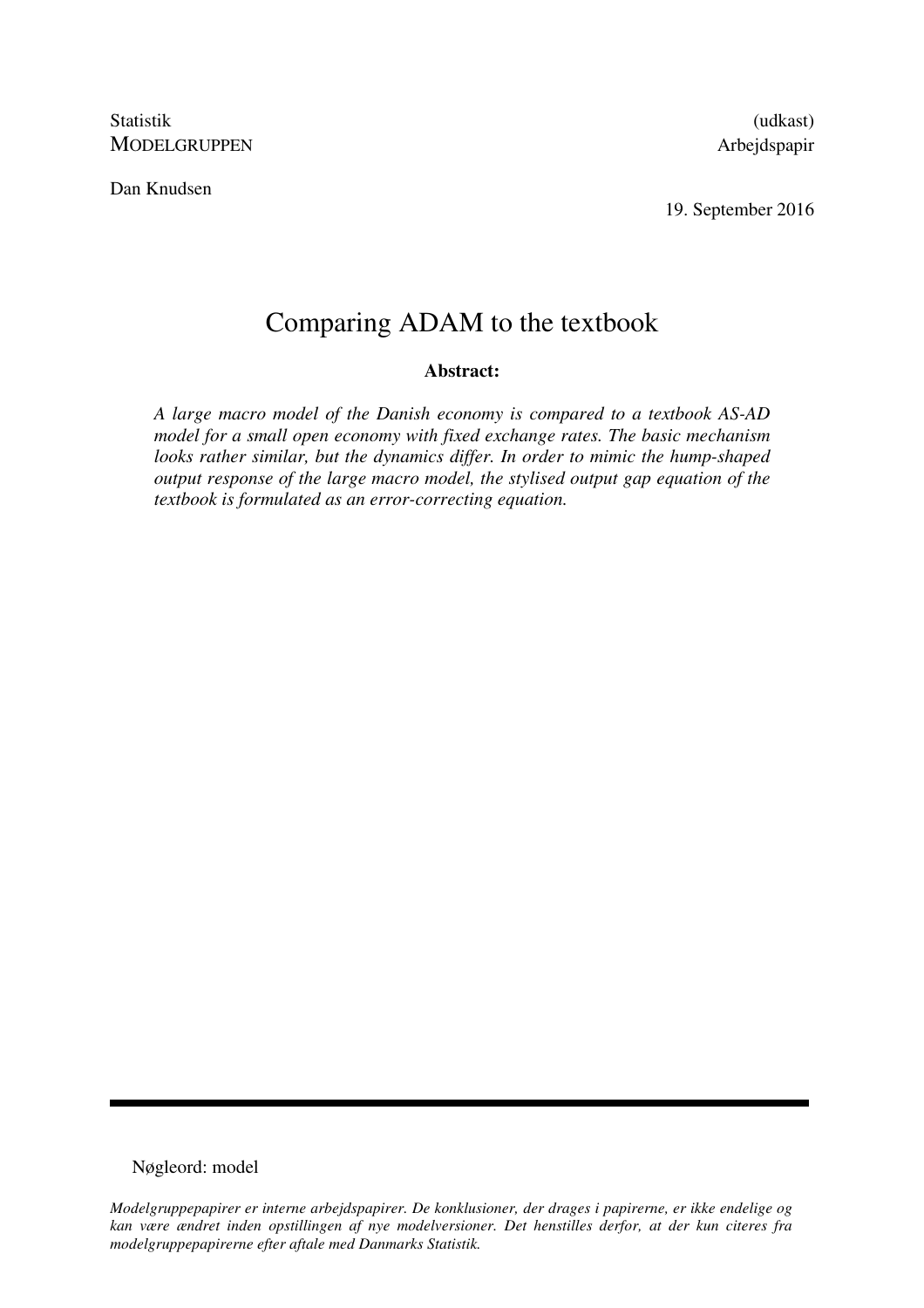## **1. Introduction**

Large macro-econometric models like ADAM (Annual Danish Aggregate Model) with 12 industries, 5 institutional sectors, 2,500 endogenous and 1,000 exogenous variables seem quite different from the handy models you meet in economic textbooks. But the similarities can be greater than the differences.

This paper compares the two models and shows what it takes before the textbook model reproduces the response of ADAM to a demand shock. The textbook model is an Aggregate Supply-Aggregate Demand model taken from the textbook *Introducing Advanced Macroeconomics* by Sørensen and Whitta-Jacobsen (2010). Denmark has a fixed exchange rate policy vis-á-vis the euro, and the AS-AD model found in chapter 24 is like ADAM designed to describe a small open economy with fixed exchange rates. Besides, both the textbook model and ADAM reflect the traditional synthesis between Keynesian and neoclassical theory by being demand-driven in the short term and supply-driven in the long term.

The model parameters suggested in the textbook are not that different from the parameters that ADAM would imply. The crucial difference reflects the time lag in ADAM's demand equations. There is no lag in the aggregate demand equation of the textbook AS-AD model, but the AS-AD model is able to mimic ADAM's demand side if we give the stylised output gap equation of the textbook into a more general error-correcting form.

In the following four sections, we explain how the AS-AD model relates to ADAM, evaluate key parameters of the AS-AD model on the basis of ADAM, estimate a dynamic output gap equation mimicking ADAM, and conclude.

### **2. A stylized AS-AD model and a macro-econometric model**

The AS-AD model for a small open economy with fixed exchange rate is presented in Sørensen and Whitta-Jacobsen (2010) chapter 24 p. 730 by the following three equations:

AD: 
$$
\pi = e_{-1}^r + \pi^f - (1/\beta_1) \cdot (y - \bar{y} - z)
$$
 (1)

$$
SRAS: \pi = \pi^f + \gamma \cdot (y - \bar{y})
$$
 (2)

Real exchange rate: 
$$
e^r = e_{-1}^r + \pi^f - \pi
$$
 (3)

 $\pi$  is domestic inflation,  $\pi^f$  is foreign inflation,  $e^r$  is real exchange rate written as foreign price over domestic price in a common currency,  $y$  is output, and  $z$ is a demand shock. The textbook includes a supply shock in the short-run aggregate supply (SRAS) equation (2), but we shall only work with the demand shock z. A bar indicates long-run equilibrium value, so  $\bar{y}$  is long-run equilibrium output and  $y - \overline{y}$  is the output gap.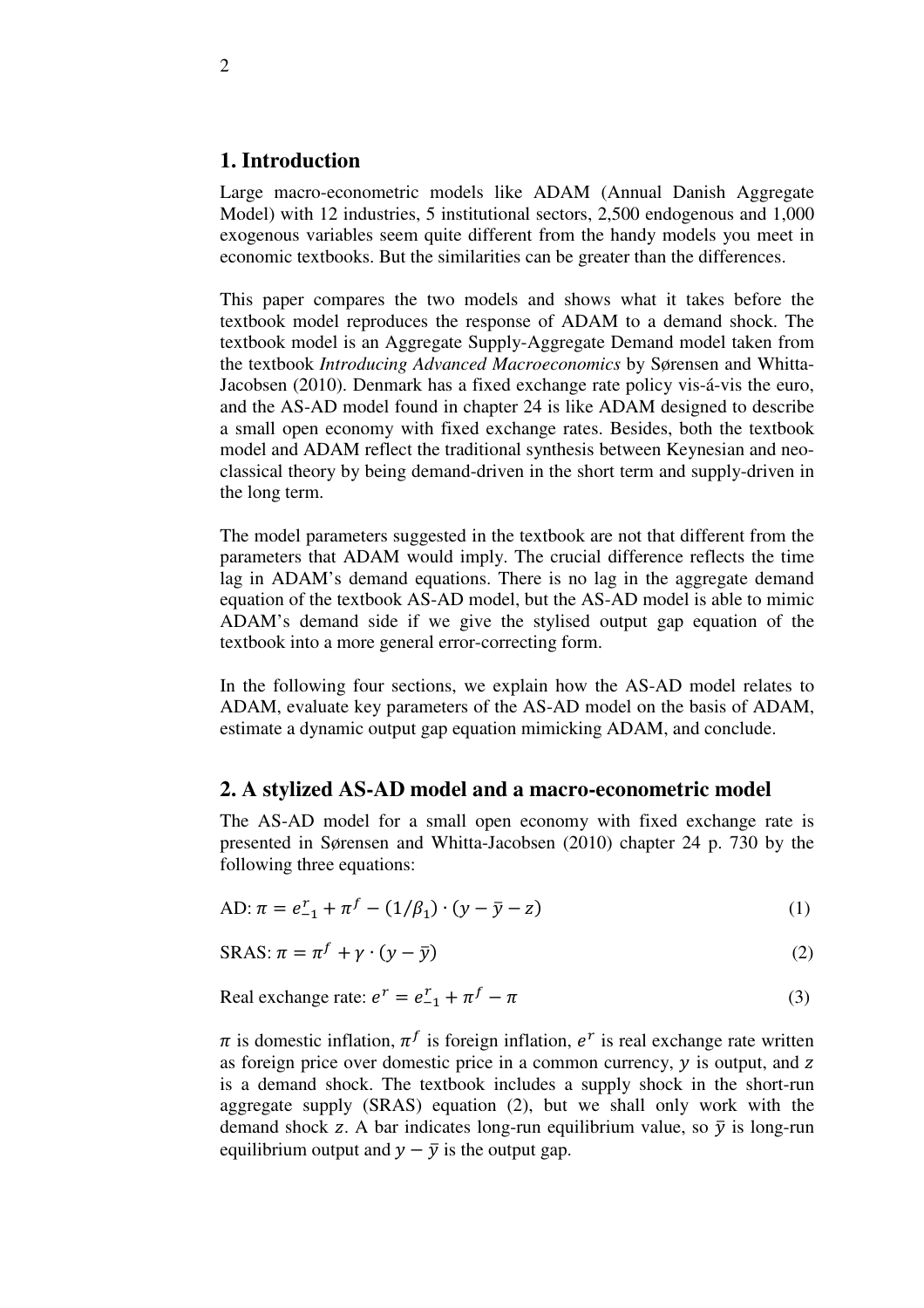There are two parameters in the textbook AS-AD model:  $\beta_1$  is a price elasticity determining the impact of the real exchange rate on the output gap, and  $\gamma$ determines the impact of the output gap on inflation.

All three equations can be related to ADAM. It is straightforward to relate the definitional equation in (3) to ADAM, because the real exchange rate of ADAM is defined by a similar equation.

It is also easy to compare the short-run supply equation in (2) to ADAM, because the Phillips curve in ADAM looks much like equation (2). The main difference is that the Phillips curve of ADAM uses the unemployment gap instead of the out gap. Besides, foreign inflation does not enter ADAM's Phillips curve with a coefficient of 1, but that is only a formal difference as long as we are not changing foreign inflation.

We also note that ADAM's Phillips curve determines the wage inflation, while the textbook equation (2) determines price inflation. However, the textbook interprets its prices as GDP deflators that are taken to be proportional to the wage rate in the absence of productivity shock, and we are not shocking productivity. Consequently, it makes sense to compare the price determination of the AS-AD-model directly to the wage determination of ADAM.

Now, we have related equation (2) and (3) of the AS-AD model to ADAM. The aggregate demand equation in (1) does not look that comparable to anything in ADAM, but it helps to put the output gap on the left-hand side and use the definitional relation in (3) to replace  $e_{-1}^r + \pi^f - \pi$  by the contemporary exchange rate  $e^r$ :

AD:  $y - \bar{y} = \beta_1 \cdot e^r + z$  (1') This formulation reflects that the demand for output in an open economy depends on competitiveness, which is represented by the real exchange rate. ADAM contains the same mechanism. The output gap in (1') is also influenced by the shock variable z representing shocks to domestic demand or to the cyclical part of foreign demand, i.e. to the part of foreign demand not governed by real exchange rate. Again, this is comparable to ADAM, where output can be influenced by a long range of demand shocks.

Basically, equation (1') is representing all the rest of ADAM, i.e. all equations beside the Phillips curve equation and the exchange rate definition. In other words, equation (1') is representing the demand side of ADAM, because without Phillips curve, there is no mechanism to clear the labour market and make the output gap zero in ADAM. Without Phillips curve, the wage rate is exogenous and ADAM will work like a Keynesian demand-driven model, also in the long term.

As previously mentioned, there are about 2500 equations in the ADAM model, and we have to admit that the aggregate AD equation in (1') cannot represent 2498 ADAM equations in the same way that (2) and (3) can represent the Phillips curve and exchange rate definition. A general difference is made by the lags in the demand equations of ADAM. There is no lag in the textbook AD equation (1') implying that we get the full negative output impact of a price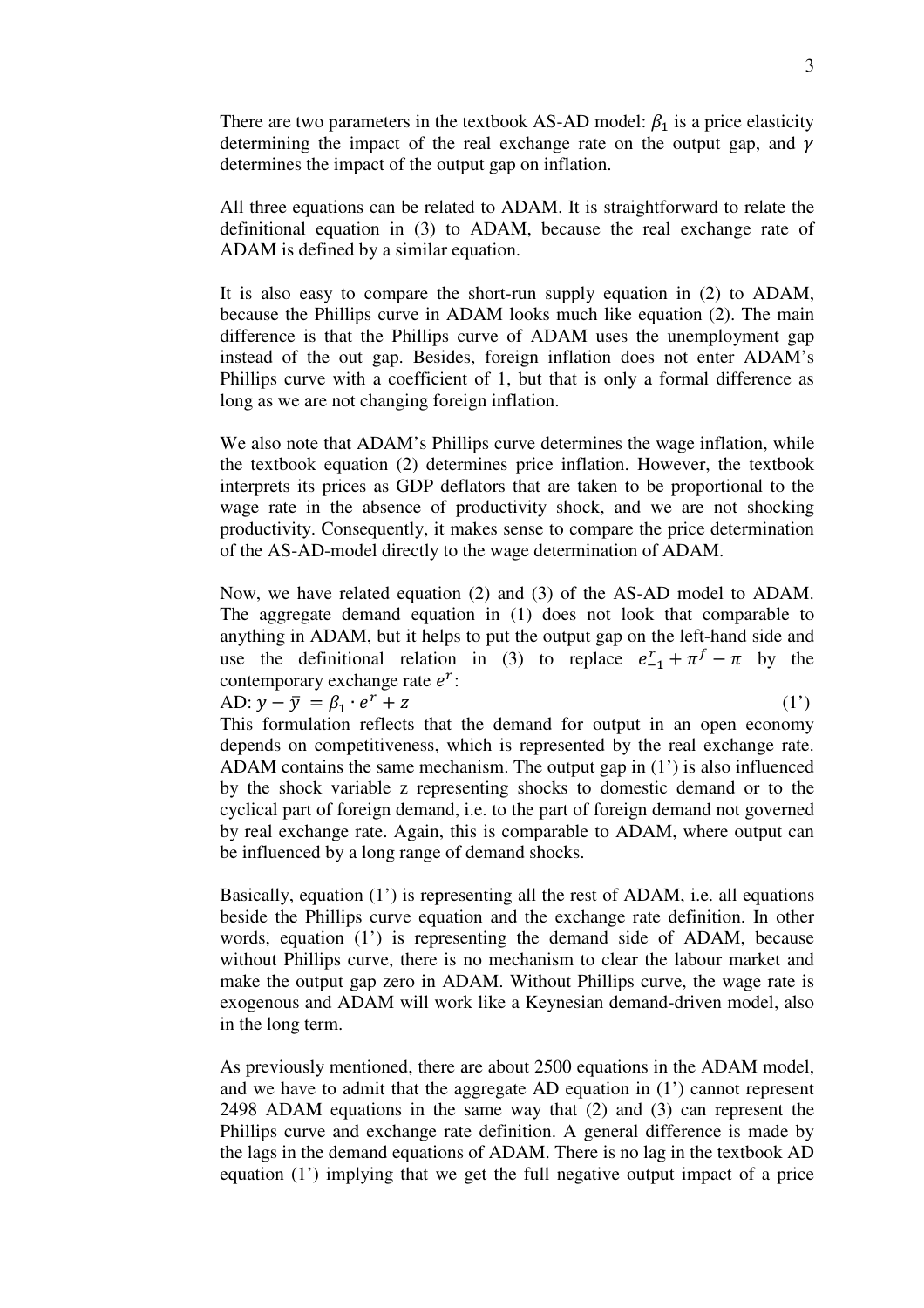increase in the year of the price increase. In ADAM, there is a lag between wage and price increase plus a lag between the price increase and its negative impact on foreign trade and output. Moreover, the output in ADAM drives the capital formation that has repercussions on output. The lags and the capital formation make the output response of ADAM more slow and hump-shaped. That is the most obvious difference between ADAM's demand side and the aggregate AD equation of the AS-AD model.

The three equations: (1'), (2) and (3), constitute an AS-AD model determining output gap, inflation and real exchange, and they can be combined to an equation that makes output gap a function of itself and the exogenous demand shock z.

To see that, we use (2) and (3) to replace the real exchange rate in (1') by the cumulated output gap, i.e. replace  $e^r$  by the term  $-\gamma \cdot \sum \hat{y}$ , where the output gap expression  $y - \bar{y}$  has been replaced by  $\hat{y}$  to shorten the notation. Isolating the contemporaneous output gap on the left-hand side gives us equation (4):  $\hat{y} = (\beta - 1) \cdot \sum \hat{y}_{-1} + \beta \cdot z,$   $\beta = 1/(\beta - 1)$  $\beta = 1/(1 + \gamma \cdot \beta_1)$  (4) In this output gap equation, parameter  $\beta$  describes both the speed of adjustment in the output gap and the first-year reaction in the output gap to a demand shock. The chosen formulation in (4) emphasizes that the cumulated output gap is a function of shock  $\bar{z}$  in the long run, while the output gap returns to zero in the long run, if  $z$  is constant. The textbook presents the same output gap equation without cumulating term:

 $\hat{y}_{+1} = \beta \cdot \hat{y} + \beta \cdot (z_{+1} - z),$   $\beta = 1/(z_{+1} - z)$  $\beta = 1/(1 + \gamma \cdot \beta_1)$  (4') cf. p. 732 in Sørensen and Whitta-Jacobsen (2010). The textbook formulation follows from (4) and you come from (4) to (4') by leading variables 1 period, taking first order differences, and collecting terms.

When comparing the output gap reaction of equation (4) to ADAM it will be crucial to determine the demand shock variable z. In the textbook, the demand shock variable is described by the following equation (5):

$$
z = -\beta_2 \cdot (r^f - \bar{r}^f) + \beta_3 \cdot (g - \bar{g}) + \beta_4 \cdot (y^f - \bar{y}^f) + \beta_5 \cdot (\varepsilon - \bar{\varepsilon})
$$
(5)

Equation (5) is an auxiliary equation that formulates the demand shock as a linear function of exogenous variables deviating from their long-run values. Demand shocks can come from, e.g. foreign interest rate  $r^f$ , foreign output  $y^f$ , government demand  $q$ , and breaks in the residual  $\varepsilon$  of any demand relation that the AD-equation can be said to represent. Possible breaks comprise a confidence-based shift in the consumption function or a technology-based shift in the investment function.

The textbook equation in (5) clarifies how one should interpret shocks to the textbook model, but without estimates for the  $\beta$  parameters it is difficult to calculate the shock variable z. In order to calculate the shock variable, we shall not suggest values for the parameters in (5) but simply use ADAM with exogenous wage rate to calculate the demand shock. If ADAM with exogenous wage is called ADAM\_K with K as in Keynes, our auxiliary equation for the demand shock z can be written: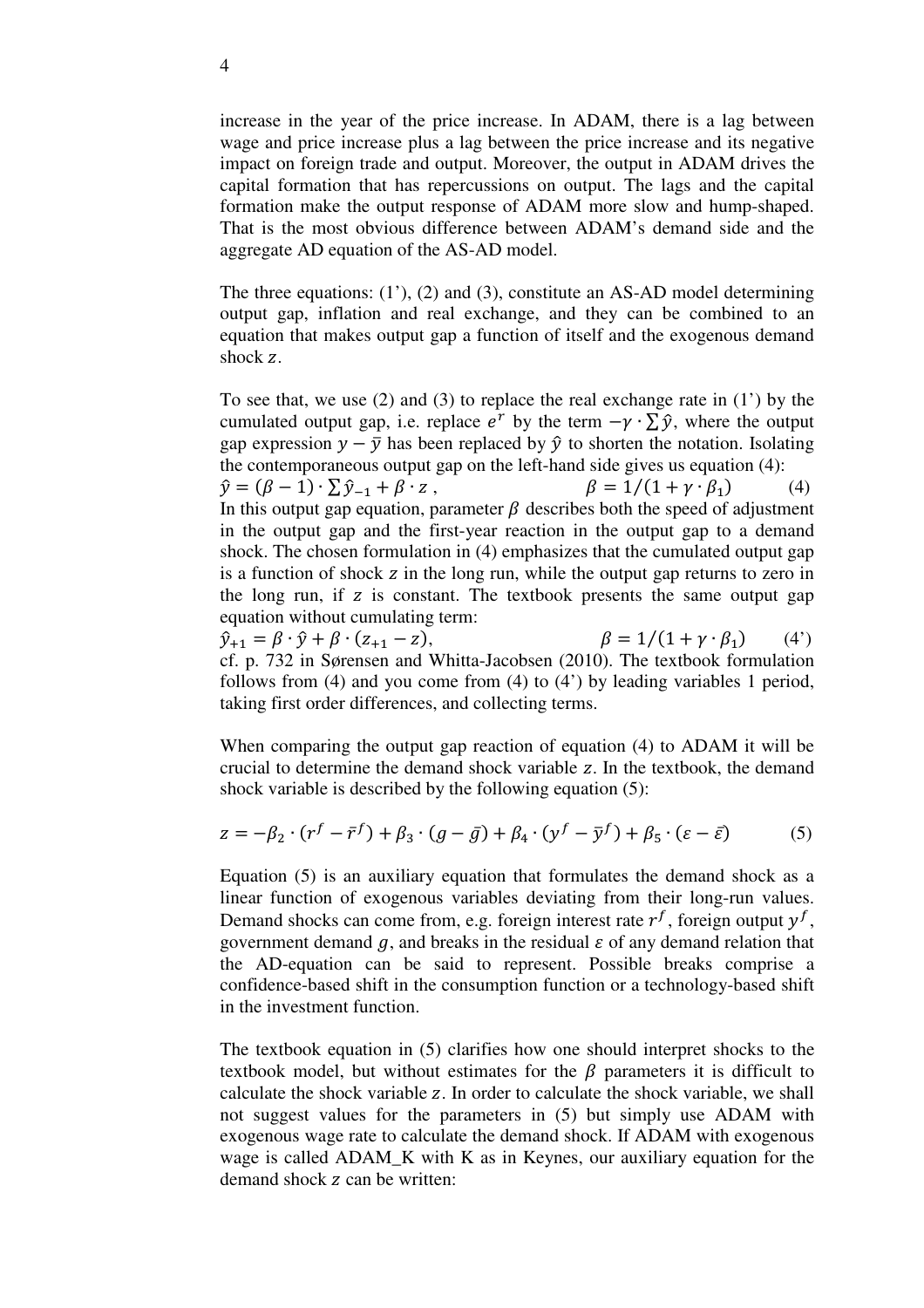$$
z = ADAM_K (r^f - \bar{r}^f, g - \bar{g}, y^f - \bar{y}^f, \varepsilon - \bar{\varepsilon}, \text{etc.})
$$
\n
$$
(5')
$$

In this equation  $(5')$ , the ADAM\_K function makes the output gap reaction a function of shocks to the ADAM\_K model. Variables with a bar represent the base line of ADAM\_K, so that shocks on the right-hand side of equation (5') are changes to exogenous ADAM variables, while the resulting demand shock z is the effect on the output gap calculated by ADAM K.

With ADAM<sub>K</sub> to calculate shocks for the AS-AD model, we can shock any exogenous variable in ADAM implying that there are many potential arguments for the right-hand side of (5'). Using ADAM\_K to formulate demand shocks for the textbook model can be just as interesting as using the textbook auxiliary equation in (5).

Our approach of using ADAM\_K to feed the textbook model can also be seen as using the textbook model to crowd out the impact of demand shocks on the output gap instead of leaving it to the normal wage clearing of the labour market in ADAM. In other words, we are introducing a hybrid of ADAM and the textbook model.

As already said, ADAM\_K is a short-run model with exogenous wage rate implying that permanent demand changes have a permanent impact on output and output gap in ADAM\_K. However, ADAM\_K does contain the production functions and capital formation of ADAM, so ADAM\_K is more than a traditional short-run model because you need a higher capital stock to produce a higher output. ADAM\_K resembles old ADAM versions from the era of incomes policy when the wage rate was assumed to be determined by policy makers.

The output gap equation in (4) implies that a constant increase of 1 in the demand shock z will change the cumulated output gap  $\sum \hat{y}$  by  $\beta/(1-\beta)$ . This is equal to  $1/(\gamma \cdot \beta_1)$  illustrating that the two AS-AD parameters,  $\beta_1$  and  $\gamma$ , affect the output gap similarly. The larger the price elasticity  $\beta_1$  of demand, the smaller is the domestic price rise needed to neutralize a higher z. And the larger the output gap impact  $\gamma$  on price formation, the smaller is the needed output gap reaction measured by the cumulated output gap  $\sum \hat{y}$ .

# **3. Evaluating the two AS-AD parameters**

We start by evaluating the real exchange rate elasticity  $\beta_1$  of output demand.

In the textbook, the real exchange rate is referring to GDP deflators that are assumed to be proportional to the hourly wage rate. Wages and prices are more different in ADAM, where the use of imported capital makes the wage elasticity of value added deflators less than one. Moreover, the ADAM price of exports has its wage elasticity reduced by the content of imported inputs in exports, while the textbook price of exports is represented by a GDP deflator.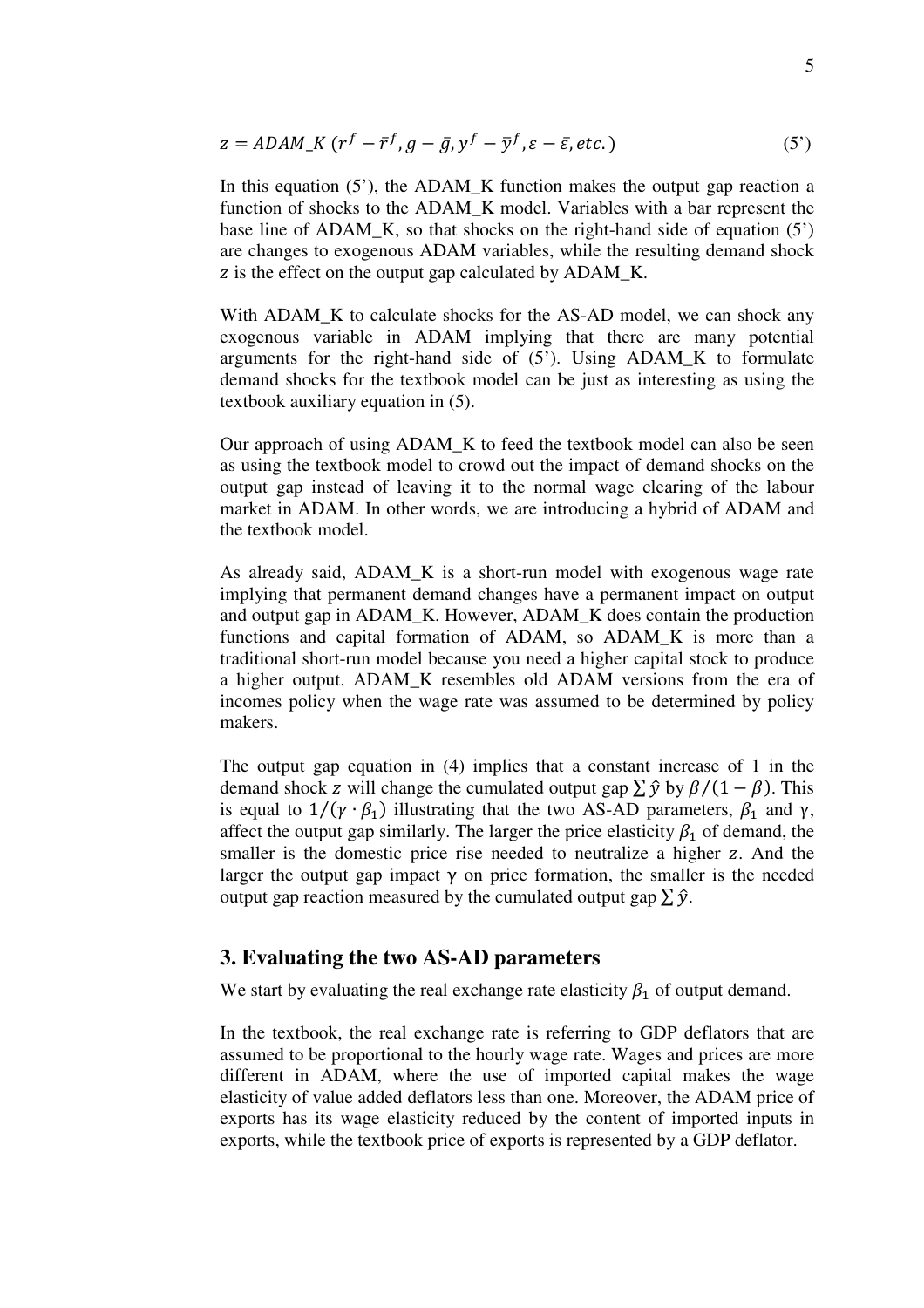The price formation in ADAM is more complicated than the price formation of the textbook AS-AD model, but the wage formation in ADAM resembles the price formation in the textbook. Consequently, we choose to compare a wagebased real exchange rate from ADAM to the price-based real exchange rate of the textbook.

With nominal exchange rate and foreign wage exogenous in ADAM, we can calculate the long-run demand elasticity of output with respect to the real exchange rate as the long-run output effect of reducing the hourly wage rate by 1 per cent in ADAM with exogenous wage, i.e. in ADAM\_K. This model calculation is easy but it is not obvious which ADAM variable we should use for measuring the output effect.

The textbook focuses on GDP, which makes it natural to use the ADAMcalculated impact on GDP, or perhaps on GDP at factor cost to avoid the effect from indirect taxes in fixed prices. However, we have no measure of long-run GDP in ADAM, which makes it difficult to describe the GDP-related output gap.

It conforms better with the structure of ADAM to focus on unemployment. ADAM has an explicit measure of long-run unemployment and the gap between actual and long-run unemployment determines the wage change in ADAM. This makes it straightforward to let the unemployment gap illustrate the output gap. More specifically, a positive unemployment gap means that unemployment is above its long-run value, so the output gap could be illustrated by the unemployment gap with a minus.

Subtracting ADAM's long-run unemployment from its labour force determines long-run employment, which allows us to base the output gap measure on either ADAM's employment or ADAM's "desired employment". The latter option is interesting because desired employment reacts like output.

Desired employment  $N<sup>d</sup>$  is derived from the production functions of ADAM by cost minimization at given output  $Y$ , given working hours per employee, and given the relative factor price: user cost/wage rate or  $u/w$ . In the first year, there is little response in factor prices and working hours are exogenous. This makes the immediate change in desired employment proportional to the immediate output change. In a longer run, the change in relative factor prices will affect labour productivity and introduce a wedge between desired employment and output.

ADAM's employment converges to desired employment in the long run, so there is no difference between long-run actual and long-run desired employment. Using the gap in desired employment as the output gap implies that the output gap  $\hat{y}$  of ADAM is set equal to  $N^d(Y, u/w) - N^*$ , where longrun employment  $N^*$  is labour force minus long-run unemployment.

One advantage of this output gap measure is that total desired employment  $N<sup>d</sup>$ constitutes a simple sum of desired employment in the 12 industries of ADAM, and that  $N^d$  can be compared directly to the long-run potential employment  $N^*$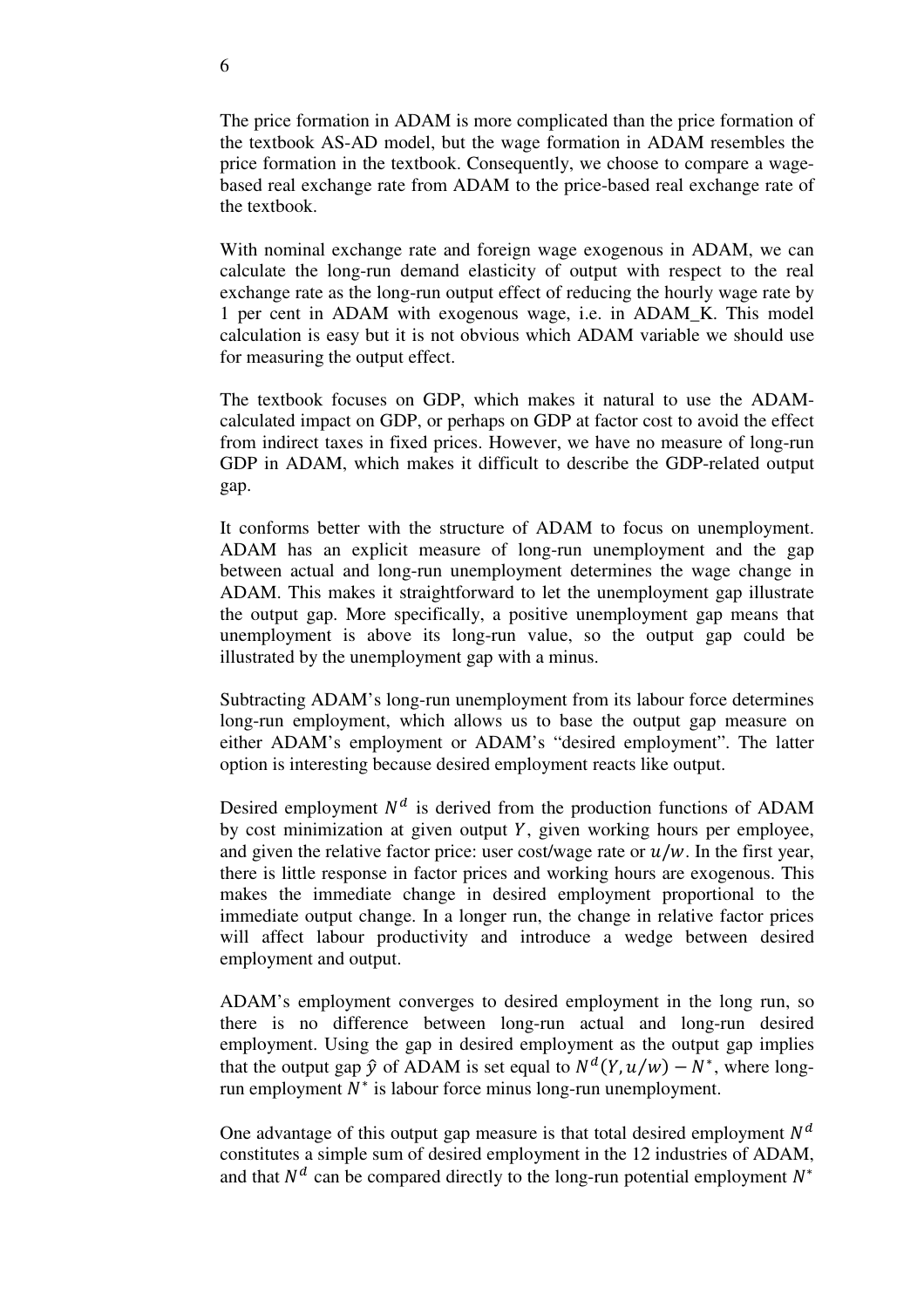when calculating the output gap. Thus, we avoid deriving a potential GDP on the basis of 12 production functions.

Now, we calculate the impact of 1 per cent lower hourly wage rate using ADAM \_K where the wage rate is exogenous. The resulting impact on normal GDP at fixed market prices, on GDP at fixed factor costs, on unemployment and on desired employment are illustrated in figure 1. For comparison, the impact on actual employment is also shown.

**Figure 1: Impact of hourly wage rate minus 1%**  $(\beta_1 \text{ estimate})$ **, ADAM\_K** 



The long-run impact on ADAM's endogenous variables is reached after some 30 years with housing investments as the last major component to reach its new equilibrium. Long-run impact is 0.18 per cent on standard GDP, 0.22 per cent on GDP at factor cost, minus 0.24 percentage points on unemployment rate, and 0.31 per cent on desired employment.

The 1 per cent lower price of labour decreases labour productivity, which helps to explain that the effect on employment is larger than the effect on GDP. Besides, the lower domestic wage decreases real income and private consumption, and a lower share of private consumption will tend to reduce GDP in fixed market prices by reducing the content of indirect taxes. The lower content of indirect taxes does not affect GDP at factor costs, which increases by more than standard GDP in market prices. Finally, the unemployment rate drops by only 0.24 percentage point because the 0.31 per cent increase in employment is partly neutralized by a higher labour force that partly adapts to higher employment in ADAM.

The output impact of 1 per cent lower exogenous wage rate in ADAM is comparable to the output impact of 1 per cent higher real exchange rate in the AS-AD model, so now we have four  $\beta_1$  estimates between 0.18 and 0.31 for ADAM's AD equation. All four are clearly lower than the  $\beta_1$  of 0.72 suggested in the textbook. However, the difference is to a large extent formal reflecting that the textbook calibrates  $\beta_1$  to reflect the price elasticity of output, while our ADAM calculation describes the wage elasticity of output.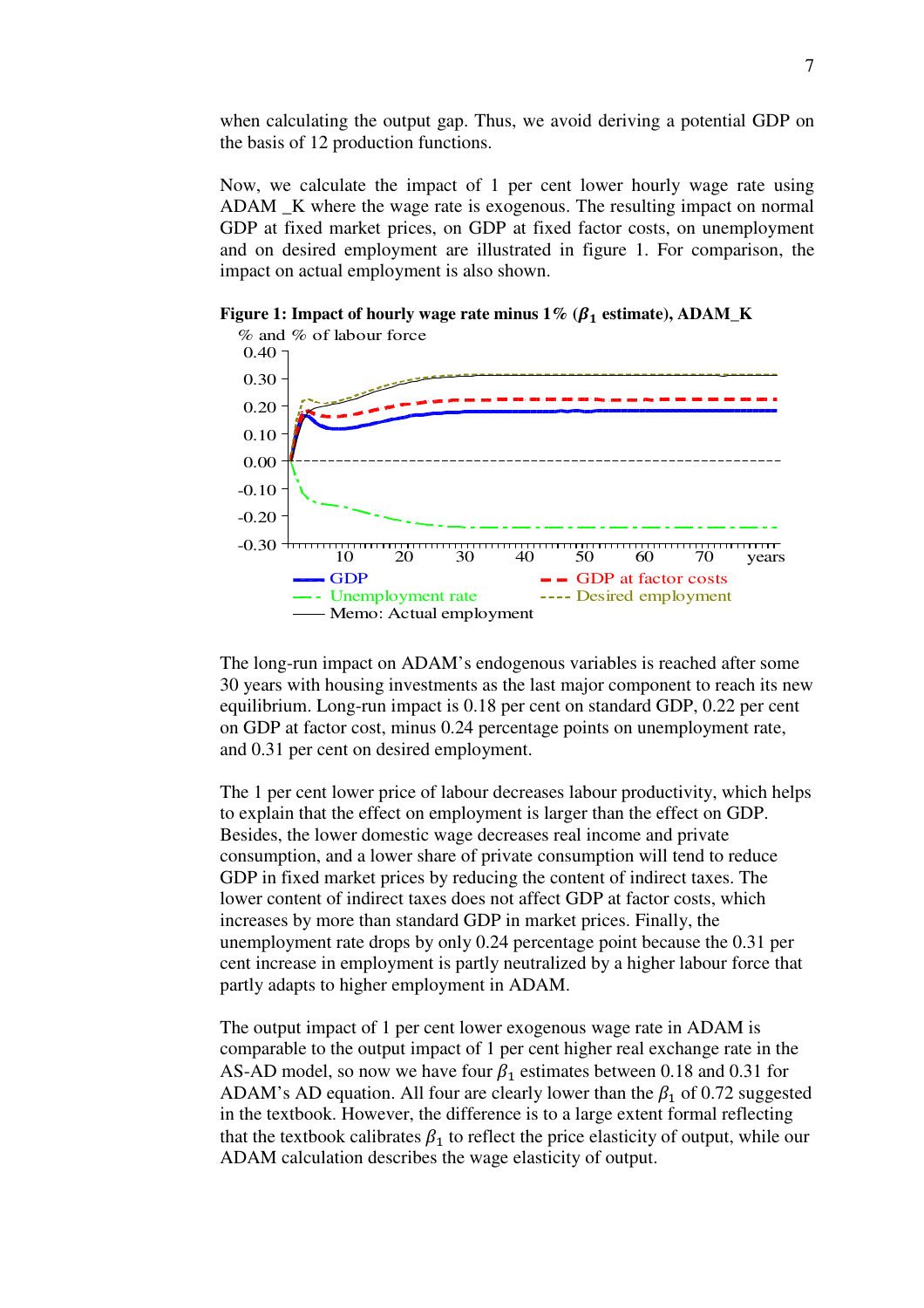The difference between our ADAM calculation and the textbook calibration of  $\beta_1$  is further scrutinized in appendix.

To quantify the stylised textbook model, we also need to determine the parameter  $\gamma$  for the output gap in the short-run supply equation.

For this assessment, we choose to represent ADAM's output gap by minus the unemployment gap that enters the wage relation of ADAM, which comes close to the short-run supply equation of the textbook. And in order to estimate  $\gamma$ , ADAM is used to calculate the effect of a permanent 1 per cent increase in public purchase. More specifically,  $\gamma$  is derived as the long-run effect on real exchange rate,  $\nabla e^r$ , divided by the long-run effect on ADAM's cumulated output gap,  $\nabla \Sigma \hat{y}$ , where the effect-describing operator  $\nabla$  indicates that the baseline variable is subtracted from the calculated variable.

This gives us a  $\gamma$ -estimate close to 0.70, cf. figure 2. The 0.70 reflects the coefficient for the unemployment gap in ADAM's wage relation supplemented by a contribution from the inflation term of the wage relation.



**Figure 2: Wage impact/cumulated output gap (** $\gamma$  **estimate), ADAM** 

This  $\gamma$ -estimate of 0.70 for the AS-AD model representing ADAM is clearly higher than the  $\gamma$  of 0.3 in the 2010 edition of the textbook. And, it is only natural that our ADAM-calculated  $\gamma$  is the highest, because wages react more than prices.

In an ADAM calculation, it takes almost 3 per cent wage change to produce a 1 per cent price change of manufactured exports suggesting that the wage elasticity of this price is one third. Thus, the wage-related  $\gamma$  of 0.70 corresponds to a price-related  $\gamma$  of around 0.23 or somewhat lower than the textbook  $\gamma$  of 0.3. Incidentally, the 0.23 is closer to the  $\gamma$  of 0.2 suggested in the 2005 edition of the textbook. Note also, that a price-related demand elasticity  $\beta_1$  of 0.72 for the textbook model corresponds to a wage-related  $\beta_1$  of 0.24 for ADAM, if the wage elasticity of prices is one third in ADAM.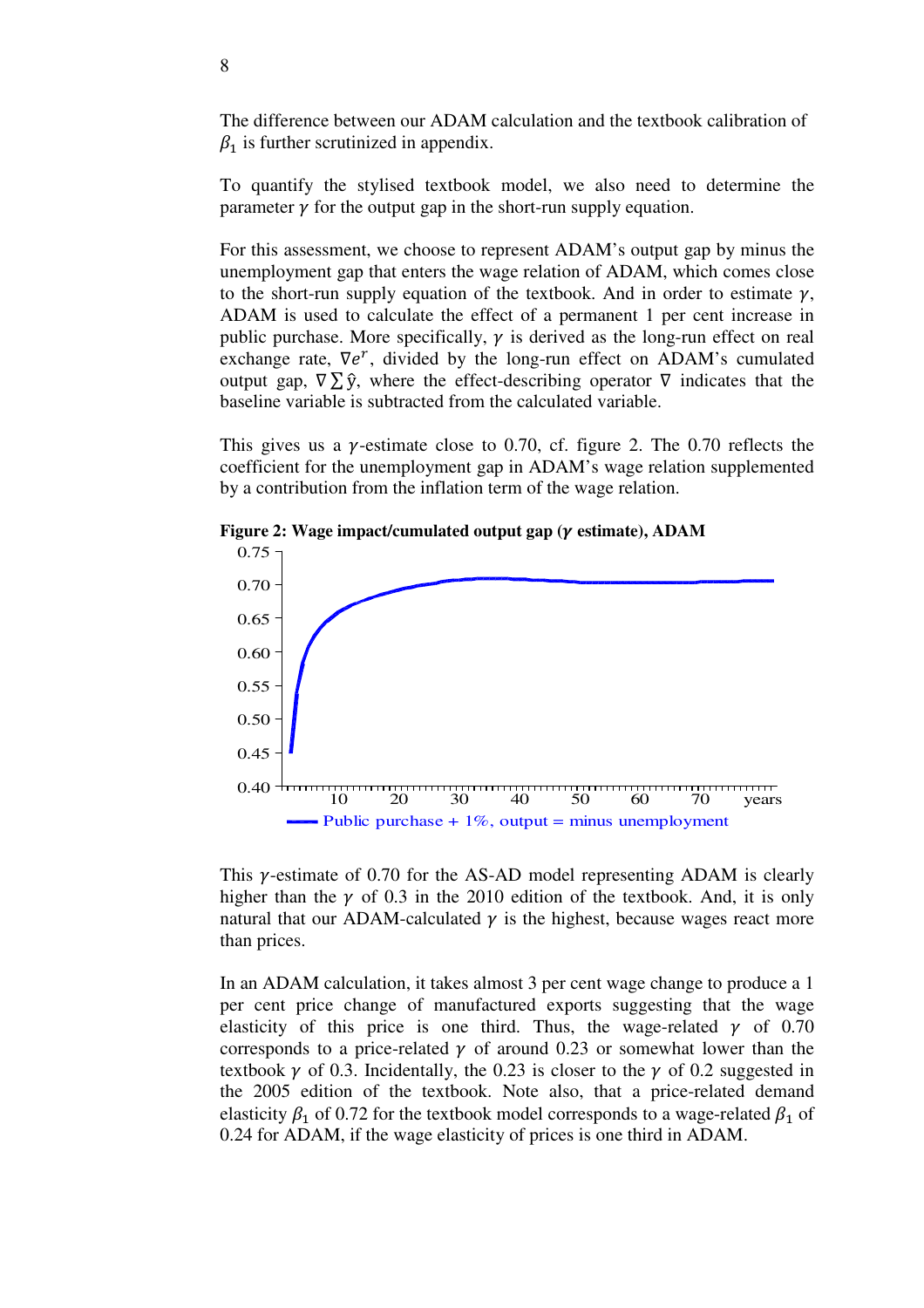The speed of output gap adjustment in the stylised AS-AD model is described by the  $\beta$  parameter combining  $\beta_1$  and  $\gamma$ , cf. the output gap equation (4) in the previous section 2. Equation (4) implies that, without shocks, the output gap will adjust towards zero according to a simple autoregressive equation:  $\hat{y}_{+1} = \beta \cdot \hat{y}$ The textbook parameters,  $\beta_1 = 0.72$  and  $\gamma = 0.3$ , imply a  $\beta$  of 0.82 and a halflife of 3.5 years  $(0.82^{3.5} = 0.5)$ , while the ADAM-calculated parameters,  $\beta_1 = 0.24$  and  $\gamma = 0.70$  (output gap represented by minus unemployment

This discussion of parameters has summarized the perhaps moderate difference between the stylized AS-AD model parametrized in the textbook and the same stylized AS-AD model parametrized on the basis of ADAM. However, we have not yet covered the full difference between the textbook and ADAM. Notwithstanding the similarity of the crucial  $\beta$  parameter, it is necessary to enhance the dynamics of a stylized AS-AD model before it can mimic ADAM.

### **4. An estimated ADAM output gap equation**

gap), imply a  $\beta$  of 0.86 and a half-life of 4.5 years.

In the textbook AS-AD model, the dynamic adjustment of the output gap is created solely by the short-run supply equation in (2) determining the adjustment path for the real exchange rate. On the demand side, output adjusts immediately to the exchange rate according to equation (1).

In ADAM, the Phillips curve produces similar dynamics in the nominal wage rate and thereby also in the wage-based real exchange rate. However, in ADAM it takes time for prices to react to wages and time for foreign trade to react to prices. Moreover, an increase in the Danish wage level raises the real income of consumers. This Harberger-Laursen-Metzler effect implies that a positive demand shock to ADAM will be accompanied by higher private consumption enhancing the need for crowding out via higher wage rates. Moreover, the higher demand triggers a hump-shaped reaction in investments in ADAM reflecting the accelerator mechanism. All in all, adjustment in ADAM is more complicated than adjustment in the textbook AS-AD model.

In order to mimic the richer dynamics of ADAM, we shall put the output gap equation in (4) on a less restricted error-correcting form:

$$
\Delta \hat{y} = \alpha_1 \cdot \Delta z - \theta \cdot \hat{y}_{-1} + \alpha_2 \cdot \Sigma \hat{y}_{-1} + \alpha_3 \cdot z_{-1}
$$
 (4ADAM)

In this equation, we have introduced the lagged output gap on the right-hand side with parameter  $\theta$ , and there are no restrictions on the other three parameters. Consequently, there are four parameters to estimate in the errorcorrecting equation (4ADAM):  $\theta$ ,  $\alpha_1$ ,  $\alpha_2$  and  $\alpha_3$ . In (4), there was only one parameter,  $\beta$ , to estimate. The error-correcting form in (4ADAM) is encompassing the parsimonious textbook equation (4) that will emerge if  $\theta$  is estimated to 1,  $\alpha_1$  and  $\alpha_3$  to  $\beta$ , and  $\alpha_2$  to  $\beta - 1$ .

The parameters in (4ADAM) will be estimated on the basis of ADAM calculations. More specifically, we shall re-use the public purchase shock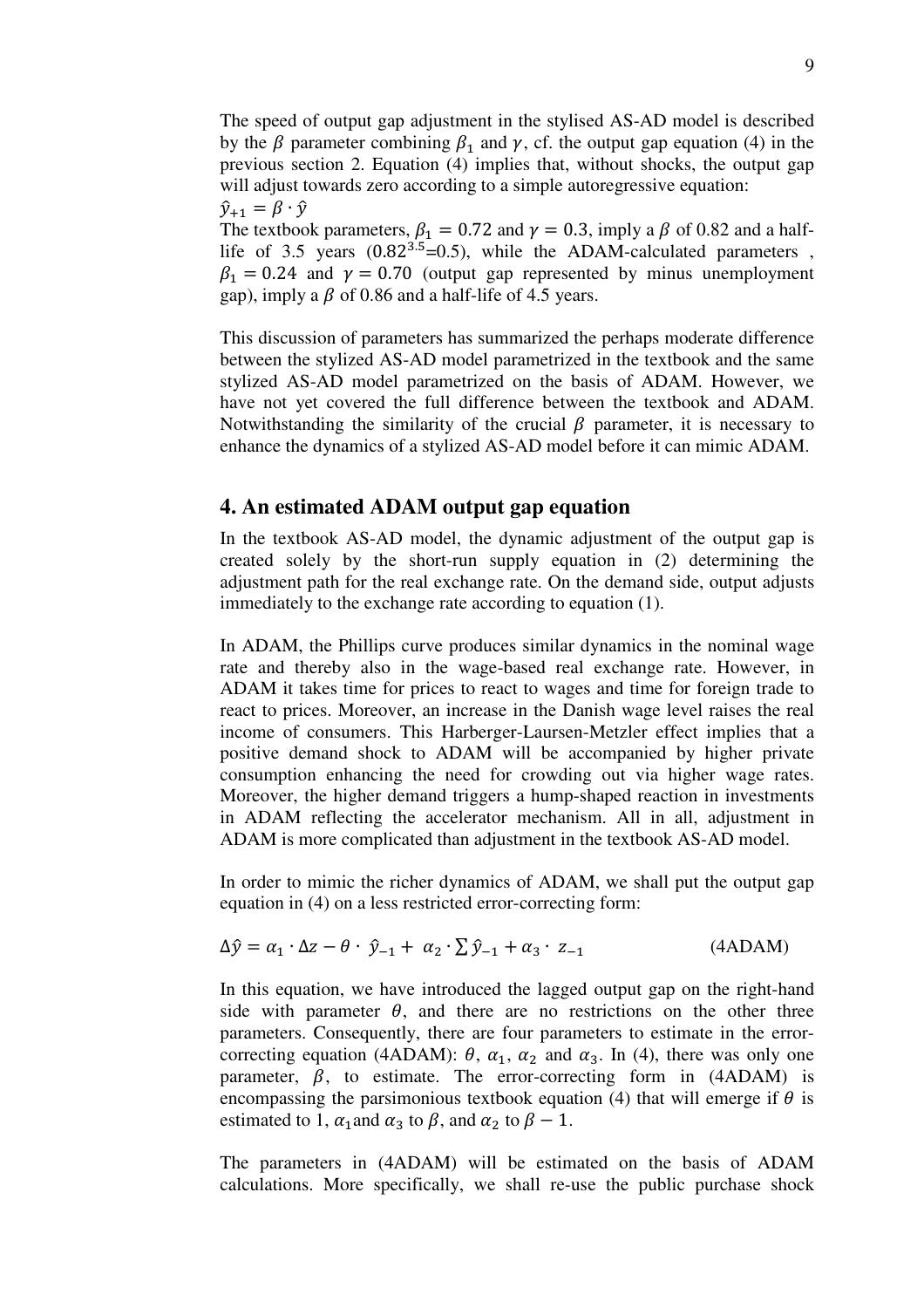without budget restriction from the previous section and represent the impact on output by the impact on unemployment with a minus. The effect of the shock is calculated by the full ADAM model and by ADAM without wage relation, i.e. by ADAM and ADAM\_K.

The results of 1 per cent higher public purchase are shown in figure 3 where the upper panel shows the impact on output in both ADAM and ADAM\_K plus the impact on long-run output in ADAM. The lower panel shows the impact on the three variables,  $\hat{y}$ ,  $\sum \hat{y}$ , and z, that enter (4ADAM). The output gap  $\hat{v}$  is represented by minus the unemployment gap in ADAM,  $\sum \hat{v}$  is cumulated  $\hat{y}$  starting in year 1, and z is the fall of unemployment in ADAM\_K. The impact on the output gap  $\hat{y}$  shown in the lower panel is equal to the output response of ADAM minus the long-run out output response of ADAM shown in the upper panel, and the demand shock  $\overline{z}$  is the output response in ADAM with exogenous wage.





In the first couple of years, it is difficult to distinguish the calculation on ADAM from the calculation on ADAM\_K, but thereafter the difference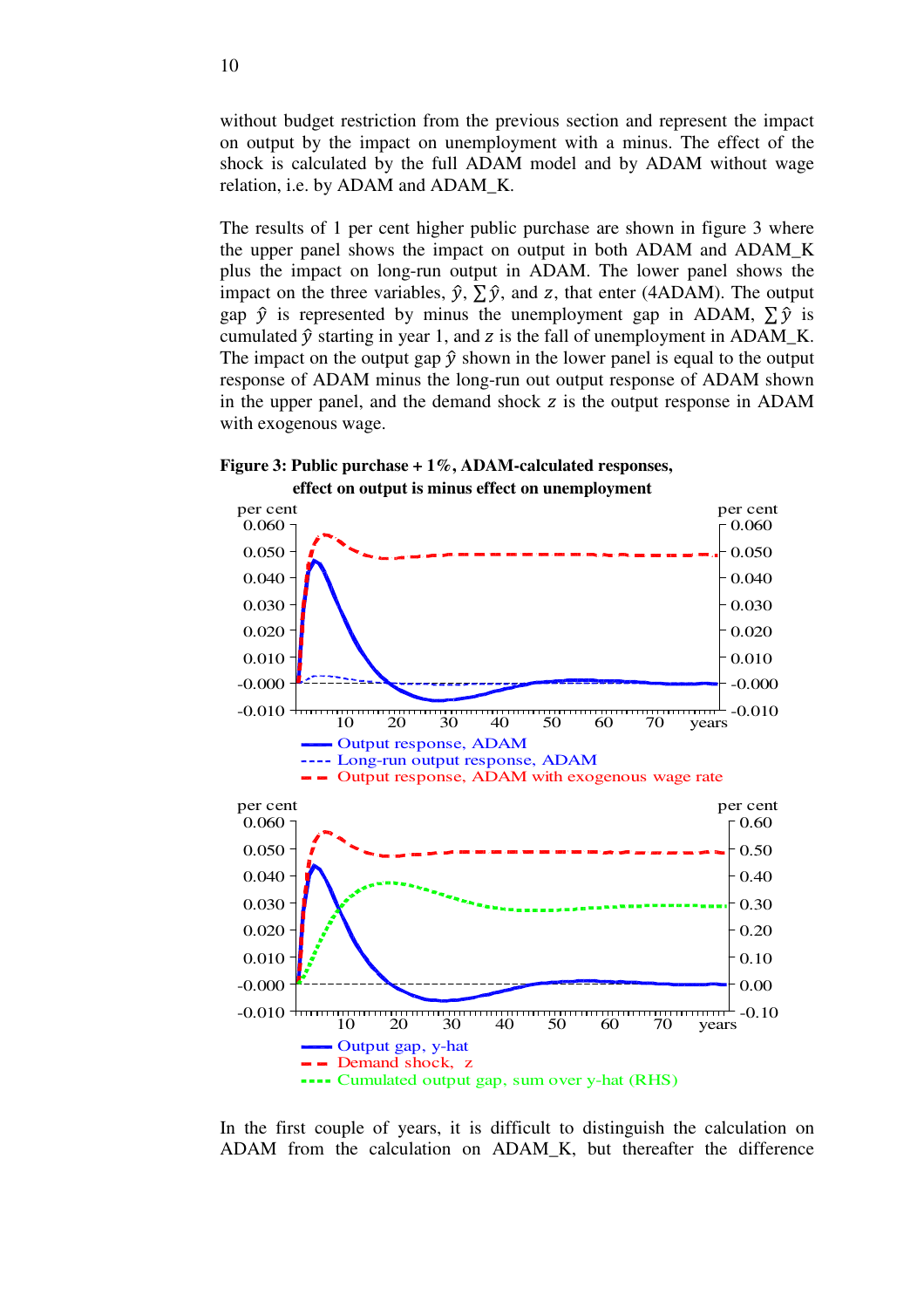widens. In the long run, the impact on unemployment is zero in ADAM while unemployment remains its baseline in ADAM\_K.

The institutional time lag in the wage indexation of unemployment benefits creates a slight temporary drop in the replacement ratio, and this drives the slight temporary increase in the ADAM-calculated long-run output that is visible in the upper panel of figure 3. In the long run, the wage rate attains its new level and grows in parallel to its original base line. This makes the lag in the wage indexation irrelevant, and higher public purchase has no long-run effect on unemployment in ADAM.

The lower panel of figure 3 illustrates that the cumulated output gap is overshooting its long-run target for a number of years. This overshooting is reflected in the wage rate of in ADAM, and it is the overshooting of the wage rate and its impact on competitiveness that forces the output gap to undershoot its target of zero for a number of years. In the long run, when the output gap has attained its steady-state value of zero, the wage rate will have attained its new steady-state value, so that also the wage gap is closed in the long run.

The result of estimating output equation (4ADAM) on the effects of the public purchase shock is shown in table 1. There is no stochastics in the ADAM calculation, so we have no standard errors for the four parameters. However, the high fit of (4ADAM) is illustrated by the high R square and by figure 4 that compares the ADAM-calculated output gap to the output gap calculated by inserting the ADAM\_K-calculated shock z in output gap equation (4ADAM).

| Table 1: Estimate of output gap equation (4ADAM)                                                                                      |
|---------------------------------------------------------------------------------------------------------------------------------------|
| $\Delta \hat{y} = \alpha_1 \cdot \Delta z - \theta \cdot \hat{y}_{-1} + \alpha_2 \cdot \Sigma \hat{y}_{-1} + \alpha_3 \cdot z_{-1}$   |
| $\Delta \hat{y} = 0.938 \cdot \Delta z - 0.136 \cdot \hat{y}_{-1} - 0.0120 \cdot \Sigma \hat{y}_{-1} + 0.070 \cdot z_{-1}$ , R2=0.998 |
| OLS estimate based on public purchase experiment. Effect on output gap                                                                |
| represented by minus effect on unemployment gap.                                                                                      |

**Figure 4: Approximating ADAM's output gap (minus unemployment gap),** 



ADAM is a large dynamic model and it is not evident that we would achieve a high fit when estimating the rather simple equation (4ADAM). However, the fit in table 1 and figure 4 is hardly a coincidence because (4ADAM) has a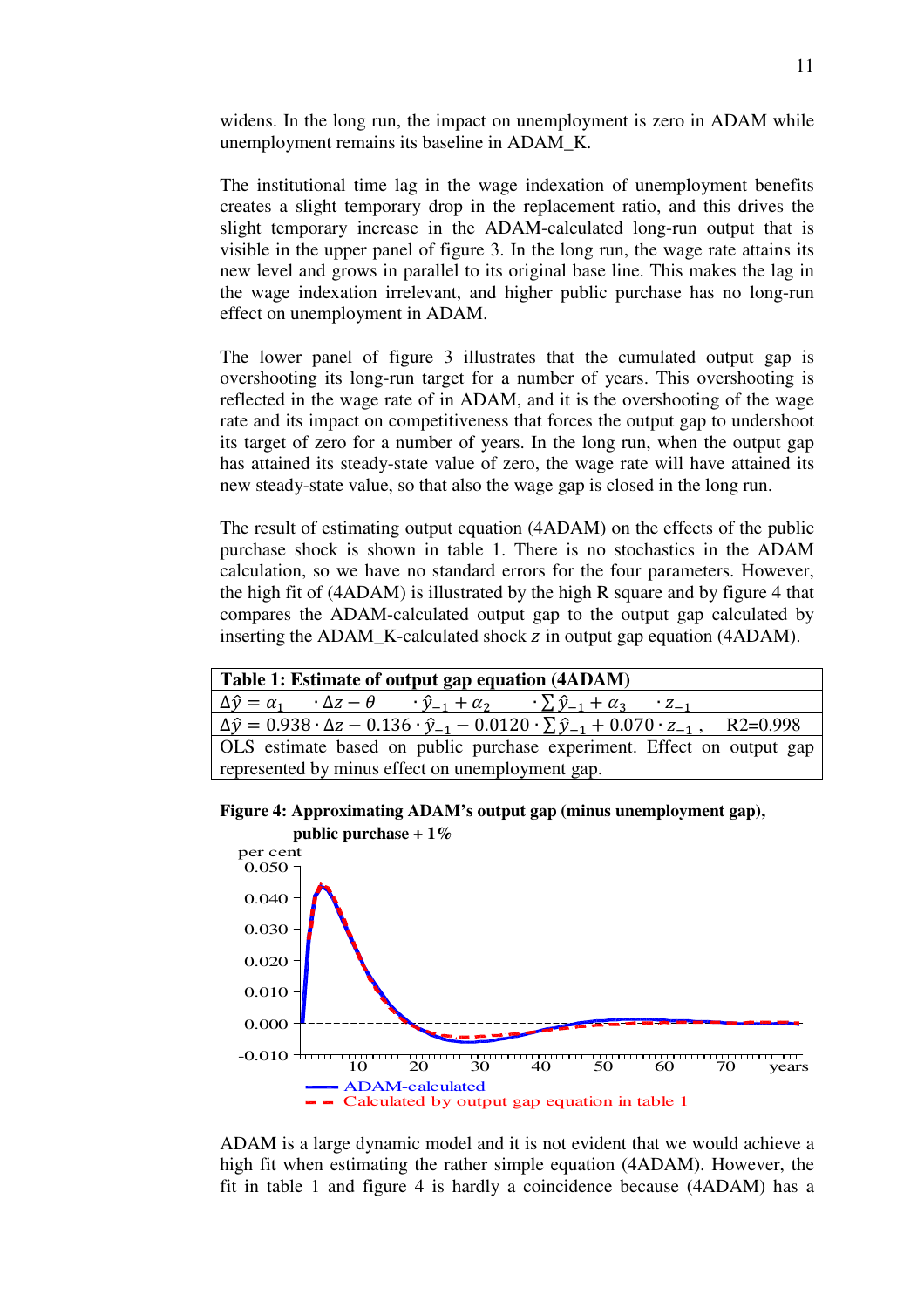similar high fit when estimated on the basis of other demand shocks. Besides, the estimated (4ADAM) in table 1 can also mimic the impact of the public purchase shock on the ADAM-calculated gap in desired employment.

The impact on the gap in desired employment is shown in figure 5. Figure 5 illustrates that the desired employment gap responds more quickly than the unemployment gap reflecting that desired employment is proportional to output in the short run. Moreover, figure 5 confirms that the estimated (4ADAM) can track the ADAM-calculated desired employment gap rather well. For this calculation, the shock variable  $z$  in (4ADAM) is the impact on desired employment gap calculated by ADAM with exogenous wage rate.

**Figure 5: Desired employment and unemployment, government purchase + 1%** 



# **5. Comparing the gap response of ADAM and textbook**

In order to illustrate the relation between ADAM and the textbook AS-AD model, we can compare the output gap calculated by our estimated (4ADAM) to the output gap calculated by the parametrized output gap equation of the textbook, where the parameter  $\beta$  of equation (4) is set to 0.82.

Thus, the two output gap equations to compare are:  $\Delta \hat{y} = 0.938 \cdot \Delta z - 0.136 \cdot \hat{y}_{-1} - 0.0120 \cdot \Sigma \hat{y}_{-1} + 0.070 \cdot z_{-1}$  (4ADAM)  $\hat{y} = -0.18 \cdot \sum \hat{y}_{-1} + 0.82 \cdot z$ (4)

The comparison is based on two demand shocks. For shock number one we reuse the impact on desired employment gap of a constant 1 per cent increase in public purchase calculated by ADAM with exogenous wage rate. It is a shock with a peak, cf. the illustration in figure 6. Shock number two is a uniform shock repeating the first-year value of the first shock throughout the calculation period. A uniform shock is in accordance with the textbook that would not imply a shock with a peak to represent a constant 1 per cent increase of public purchase.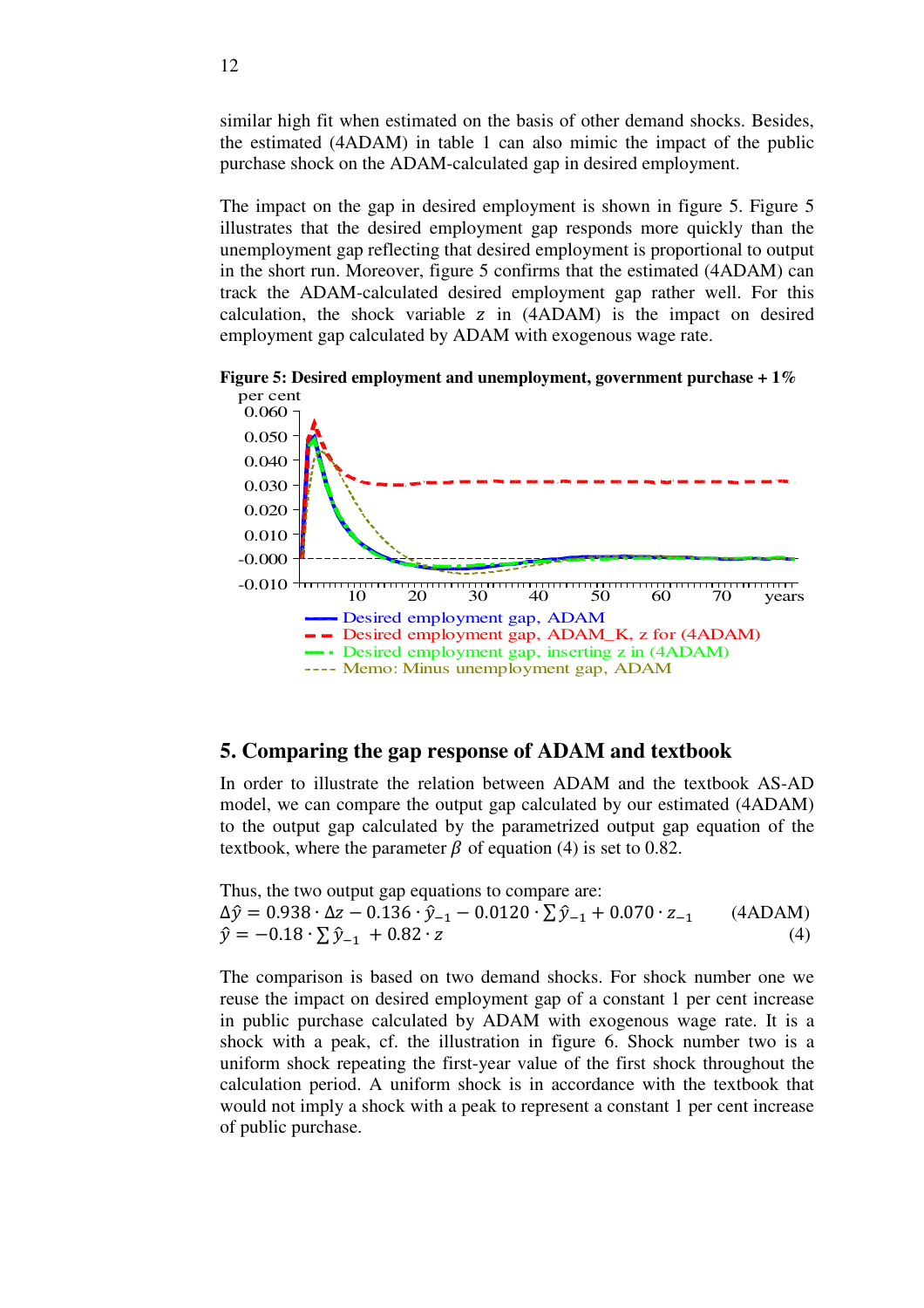

**Figure 6: Demand shocks for output gap equations, government purchase + 1%** 

When demand shock 1 is inserted into equation (4ADAM), the resulting output gap response comes close to the result of increasing public purchase in ADAM. Thus, the output gap peaks in year 2, turns negative after 15 years, and returns to the zero axis after 40 years, cf. curve a) in figure 7. When shock 2 is inserted into the textbook equation (4), the first-year response of the output gap is lower because the coefficient for the contemporary shock is lower in (4) than in (4ADAM). After year 1, equation (4) makes the output gap follow the geometrical progression  $\hat{y}_{+1} = 0.82 \cdot \hat{y}$ . In principle, the progression will never reach zero, but after year 20, it is difficult to see the difference between curve d) and the zero-axis in figure 7.

**Figure 7: Output gap in ADAM and textbook, public purchase +1%** 



The difference between curve a) and d) in figure 7 is caused by the difference between the two demand shocks and by the difference between the two equations, (4ADAM) and (4).

Shock 1 is larger in the short run than in the long run, and the additional shortrun boost to wages and prices should shorten the duration of the first round positive impact on output gap. This is confirmed by figure 7, where curve c)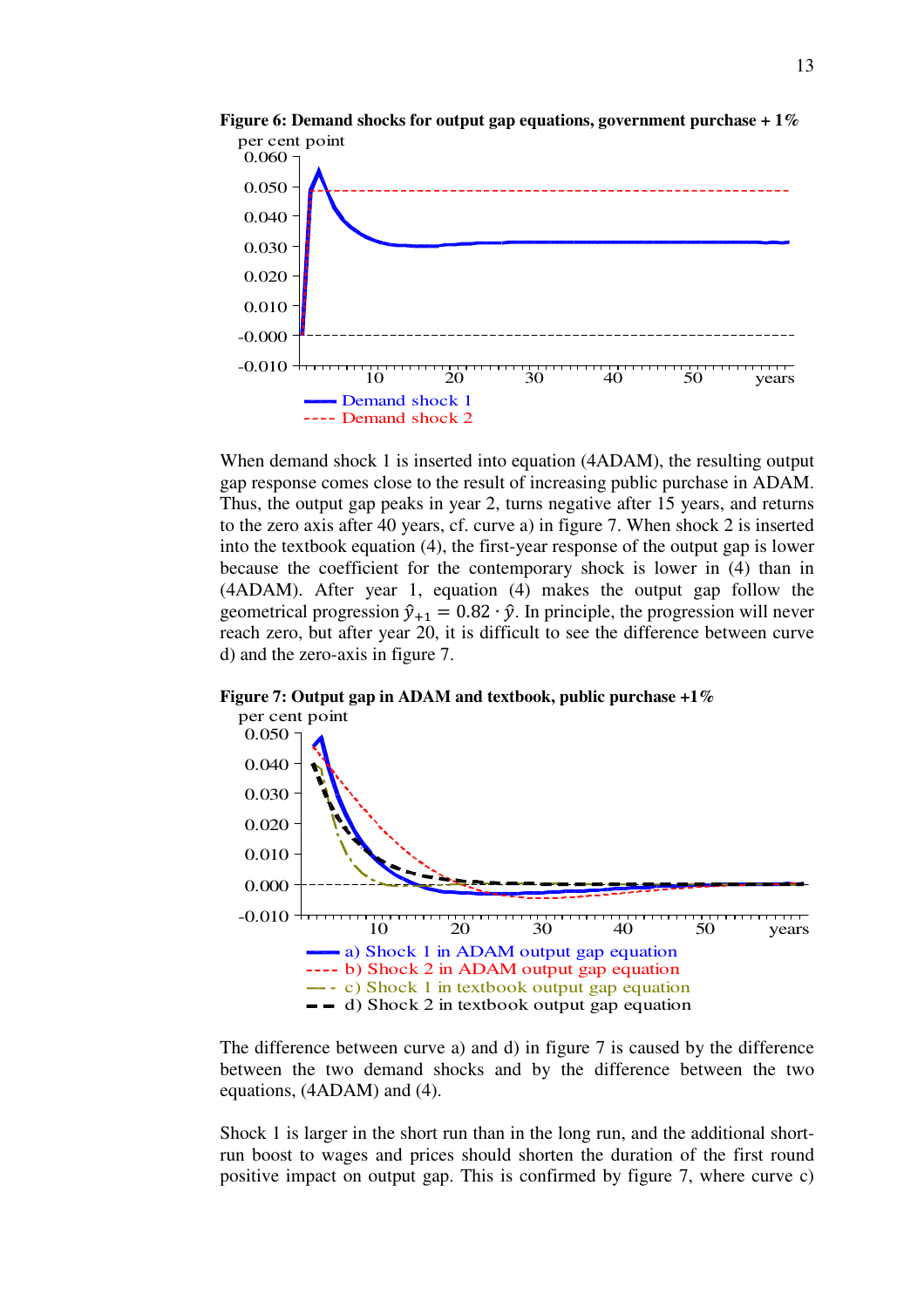reaches and slightly crosses the zero-axis already after 10 years, which is a much faster approach to the zero-axis, than that of curve d). Thus, it has speeded up the adjustment of the textbook equation to replace the uniform shock 2 by shock 1. Besides, it slows down the adjustment of the ADAMrelated equation if shock 1 is replaced by the uniform shock 2, cf. figure 7 where curve b) crosses the zero-axis 5 years after curve a).

## **7. Conclusion**

We have compared the large Danish macro model ADAM to a small stylized AS-AD model describing a small open economy with fixed exchange rates. The raison d'être for ADAM is that it can address a range of issues because of its many equations and variables. A textbook model is not about details but about the big picture, and there are only few variables and equations in a standard textbook model.

However, ADAM and an AS-AD for a small open economy seem to agree a lot on the big picture. If we augment the dynamics of the textbook equation explaining the output gap, the textbook equation also reproduce the response the output gap in ADAM.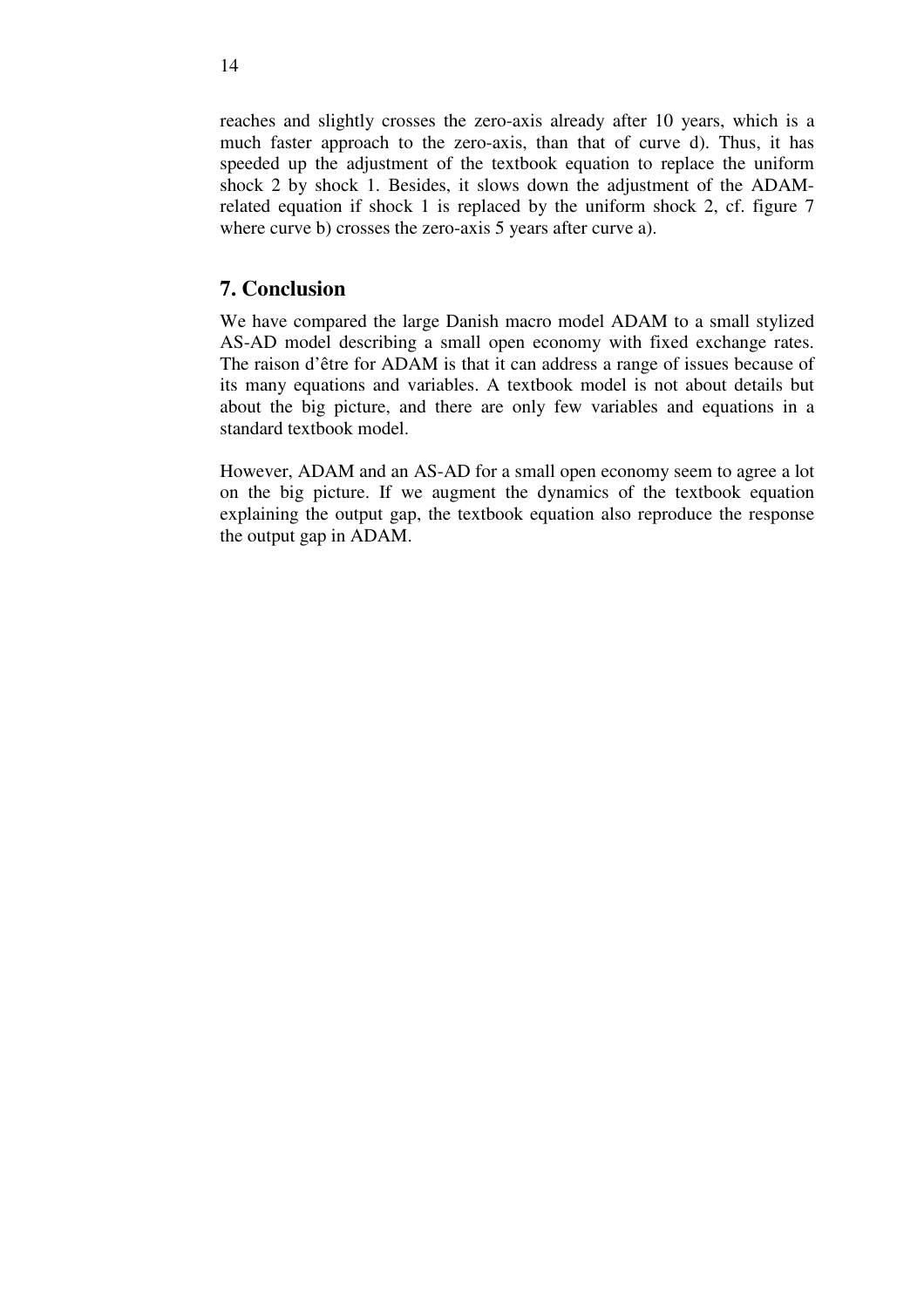#### **Appendix: Price elasticity in the text book and in ADAM**

In the textbook, the price elasticity  $\beta_1$  of output with respect to the real exchange rate is evaluated by means of the following expression derived in chapter appendix 23.8 on p. 715:

$$
\beta_1 = \frac{[(M/Y)\cdot(\epsilon_E+\epsilon_M-1)]+[\epsilon_D\cdot(D/Y)]}{1-D_Y}
$$

Import ratio  $M / Y = 0.3$ , export + import price elasticity  $\epsilon_F + \epsilon_M = 3$ , demand share  $D/Y = 0.8$ , domestic demand elasticity with respect to real exchange rate,  $\epsilon_p$ = -0.3, derivative of output with respect to total demand  $D_y=0.5$ . With the quoted textbook values, the expression sets  $\beta_1$  to 0.72.

We want to relate this expression to ADAM's AS-AD model: (1ADAM), (2ADAM) and (3ADAM), and we start by rewriting the expression as (A1):  $\beta_1 = [(M / Y) \cdot (\epsilon_E + \epsilon_M - 1)] + [\epsilon_D \cdot (D / Y)] + [\beta_1 \cdot D_Y]$  $(A1)$ In ADAM's AS-AD model, the real exchange rate is wage based, so that (A1) is formulating the output impact of 1 per cent lower Danish wage rate. The output impact is a sum of three square parentheses. The first parenthesis contains the output contribution from net export responding positively to the lower wage. The second contains output contribution from domestic demand responding negatively to the lower wage. The third contains output contribution from domestic demand responding positively to the higher output.

All three output contributions can be identified in an ADAM calculation. To do that, consider the central national accounts relation where GDP in market prices reflects domestic demand and net foreign trade:

 $GDP = CO + CP + IH + IXH + E - M$ 

 $CO$  is public consumption,  $CP$  private consumption,  $IH$  housing investments,  $IXH$  other investments,  $E$  exports, and  $M$  imports. The simple relation holds in current prices.

We are not interested in current prices, but the percentage volume change of GDP from its baseline can be calculated as a weighted sum of percentage volume changes from baseline in the right-hand-side variables. Weights indicate the shares of the variables in baseline GDP evaluated at lagged prices. Using weights and volume changes from the end of the baseline period where all weights and volume changes have stabilized, the following relation holds.  $GDP\% =$ 

 $CO\% \cdot 0.270 + CP\% \cdot 0.495 + IBH\% \cdot 0.067 + IRBH\% \cdot 0.148 + E\% \cdot 0.566 - M\% \cdot 0.546$ Where  $X\%$  is the percentage volume change in variable X from X's baseline, and weights sum to 1 (=0.270+0.495+0.067+0.148+0.566-0.546). From the calculation on 1 per cent lower wage rate in ADAM with exogenous wage, we can insert volume changes (per cent) from base line:  $GDP\% = 0.18 =$ 

 $0 \cdot 0.270 - 0.31 \cdot 0.495 - 0.28 \cdot 0.067 + 0.29 \cdot 0.148 + 0.69 \cdot 0.566 - 0.14 \cdot 0.546 =$  $-0.31 \cdot 0.495 - 0.28 \cdot 0.067 + 0.29 \cdot 0.148 + 0.69 \cdot 0.566 - 0.14 \cdot 0.546$ 

GDP and weights are measured in market prices, i.e. including indirect taxes. Private consumption includes the bulk of indirect taxes, and if we reduce private consumption by 20 percent and change the weights for private consumption and the other items correspondingly, our national account relation calculates the 0.22 per cent change in GDP at factor costs. GDP at factor cost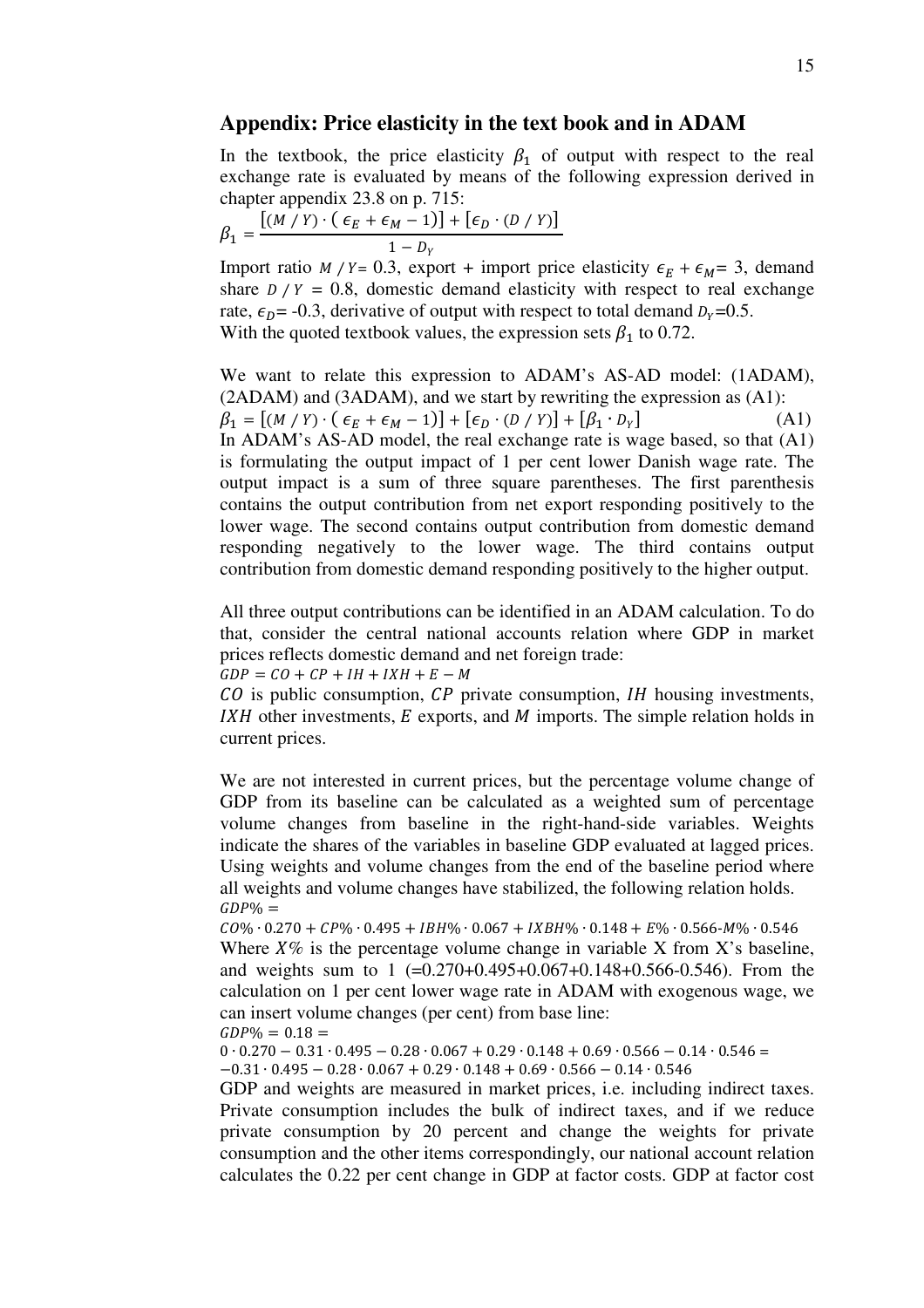must be the ADAM output concept that comes closest to the textbook world, and the difference between 0.22 for ADAM's  $\beta_1$  and the textbook's  $\beta_1$  of 0.72 is the formal difference to analyse in the following.

To simplify the comparison, we ignore a couple of finer points in ADAM: We use the 0.31 per cent fall in private consumption for housing investments as well instead of the 28 per cent fall calculated by ADAM. Thus, we have a 0.31 per cent fall in households demand consisting of consumption plus housing investments. By doing that, we are ignoring the effect of a small fall in the relative price of housing consumption when the wage rate drops 1 per cent at given import prices. We also use the GDP change of 0.22 per cent for other investments ignoring the 0.29 per cent calculated by ADAM. The ignored difference reflects a compositional change towards foreign-competing industries like manufacturing and agriculture that are both capital intensive.

The simplifications just mentioned disappear in the rounding-off errors, so that the expression for ADAM's  $\beta_1$  still holds:

 $\beta_1 = 0.22 =$ 

 $-0.31 \cdot 0.448 - 0.31 \cdot 0.073 + 0.22 \cdot 0.162 + 0.69 \cdot 0.619 - 0.14 \cdot 0.597 =$ 

 $-0.31 \cdot 0.521 + 0.22 \cdot 0.162 + 0.69 \cdot 0.619 - 0.14 \cdot 0.597$ 

In order to identify the negative impact on households' purchasing power, we formulate the -0.31 per cent change in household expenditure as the GDP volume increase of 0.22 per cent minus the purchasing-power impact of the lower wage rate. And to identify the price-driven impact on imports, we express the 0.14 per cent increase in imports as the GDP increase minus the fall in imports relative to GDP. This gives us:

 $\beta_1 = 0.22 =$ 

 $(0.22 - 0.53) \cdot 0.521 + 0.22 \cdot 0.162 + 0.69 \cdot 0.619 - (0.22 - 0.08) \cdot 0.597$ 

We can now recollect terms on the right-hand side and get three output contributions that are comparable to the three contributions suggested in (A1) above:

$$
\beta_1 = 0.22 =
$$
\n[0.619 \cdot 0.69 + 0.597 \cdot 0.08] + [-0.53 \cdot 0.521] + [0.22 \cdot 0.086] =  
\n[E / Y \cdot \epsilon\_E + M / Y \cdot \epsilon\_M] + [-\epsilon\_D \cdot (D / Y)] + [\beta\_1 \cdot D\_Y] \tag{A2}

It follows that the ADAM-based suggestions for parameters and variables are: Export ratio E / Y = 0.619, import ratio M / Y = 0.597, export wage elasticity  $\epsilon_E = 0.619$  and import wage elasticity  $\epsilon_M = 0.08$ ; domestic demand elasticity with respect to real exchange rate,  $\epsilon_D$ = -0.53 and domestic demand share *D* / *Y* = 0.521; derivative of output with respect to total demand  $D<sub>Y</sub>$ =0.086 and  $\beta<sub>1</sub>$  is 0.22. Now, the squared parentheses can be interpreted one by one.

The first parenthesis in (A1) and in (A2) indicates the output effect from net foreign demand driven by higher competitiveness. The value of the parenthesis is 0.6 in (A1) with textbook parameters and 0.475 in (A2) with ADAM-based parameters. The difference reflects that a substantial difference in the response of foreign trade is partly offset by higher trade shares in the ADAM calculation and by a difference in method.

The high import and export shares in the ADAM calculation reflect the present level when GDP is measured at factor costs. The competitiveness-driven 0.69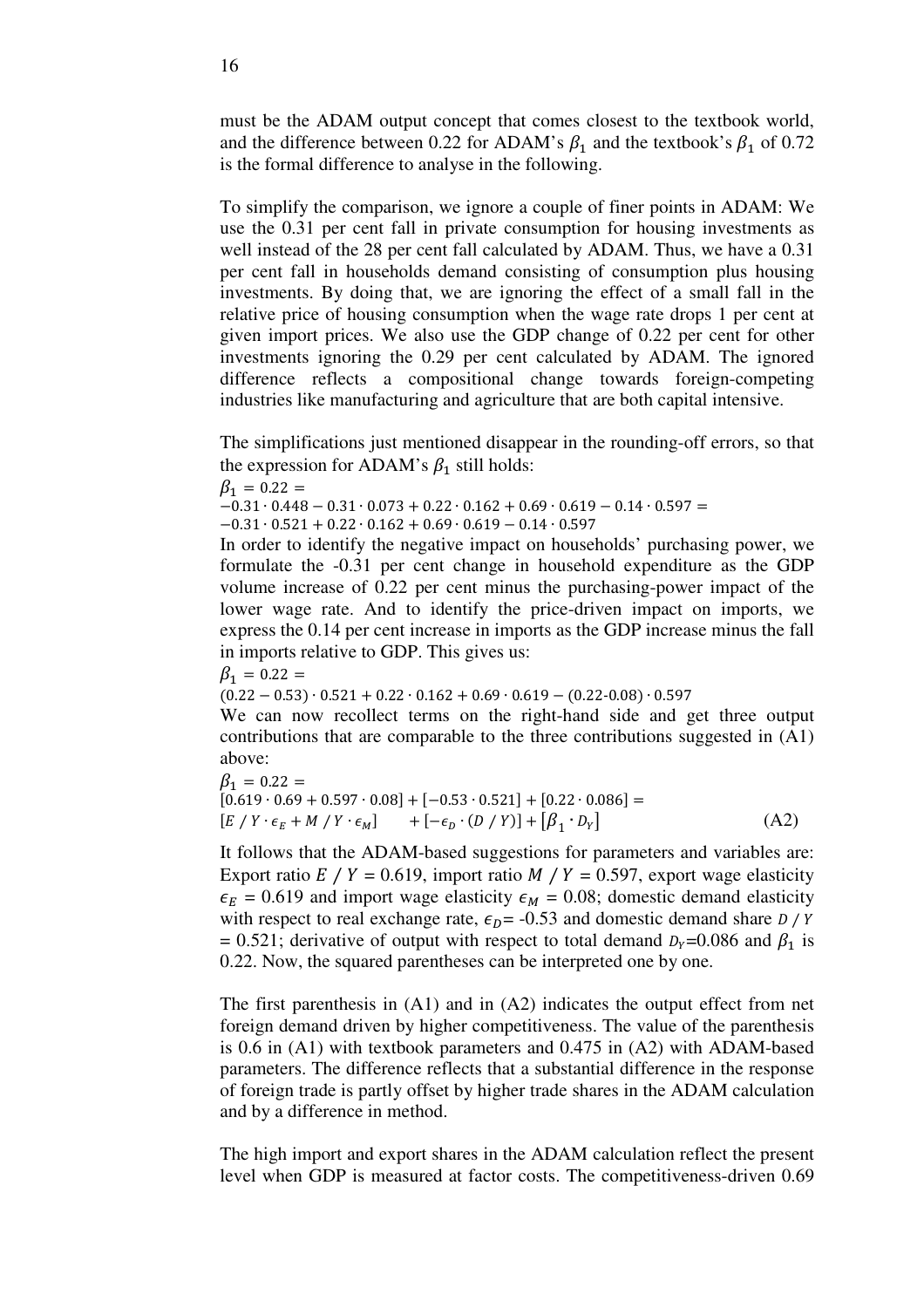per cent increase in exports is a simple ADAM-calculated result, and it should be straightforward to discuss the difference to the textbook.

In the textbook, the sum of export and import price elasticity is set to 3. It seems a fair guess that the export price elasticity accounts for 2 of the 3, and 2 is clearly higher than 0.69. However, the 0.69 does not represent ADAM's price elasticity. It represents ADAM's wage elasticity. One per cent lower wage rate produces a moderate 0.26 per cent long-term fall in the total export price, partly because prices of energy, agricultural products and sea freight are exogenous, but also because there is a content of imports in exports.

Thus, the difference between 0.69 and 2 per cent for the impact on exports reflects the difference between wage and price elasticity. The wage rate in ADAM would have to be reduced by 3.85 per cent to reduce the export price by 1 percent and that would produce 2.7 per cent additional export volume. Also the difference between 0.08 and 1 per cent for the impact on imports is related to the difference between wage and price elasticity because 1 per cent lower wage rate reduces Danish output prices by less than 1 per cent. Besides, the residually derived negative price-driven import impact of 0.08 per cent may be too modest, because the volume-driven impact on imports is higher than the GDP increase due to high import content in investments and exports.

Last but not least, the difference between the first parenthesis in (A1) and (A2), respectively, reveals a difference in method between the textbook and our ADAM calculation. The textbook is calculating the nominal impact of net exports when it subtracts the assumed price fall of 1 per cent from the sum of export and import price elasticity. However, if we are interested in the volume contribution of net exports to real GDP we should not subtract the price fall from the volume contribution. If the textbook calculation were revised accordingly, its  $\beta_1$  estimate would ceteris paribus increase from 0.72 to 1.32. The textbook approach may reflect that the terms of trade is assumed to have a technical impact on imports in fixed prices, cf. p. 701 of the textbook. In the ADAM calculation, the negative impact from the terms of trade is carried by the second parenthesis.

The second parenthesis represents the GDP contribution from the Harberger-Laursen-Metzler effect, i.e. from the fall in domestic purchasing power driven by 1 per cent change in the real exchange rate. The textbook sets this contribution to -0.24 per cent (=  $-0.3 \cdot 0.8$ ), which is close to the -0.28 per cent (= -0.53 ∙ 0.521 in the ADAM calculation. The higher negative impact on the purchasing power, -0.53 against -0.3, reflects the higher import content in the ADAM calculation. While the lower ADAM weight for private demand in GDP, 0.521 against 0.8, reflects that the business investments of ADAM follow GDP and not household demand. Besides, the GDP share of exogenous public demand is higher and there is a small positive net export in ADAM's baseline.

The third parenthesis can be seen as a multiplier contribution where higher GDP increases the demand for GDP. In the textbook, the multiplier